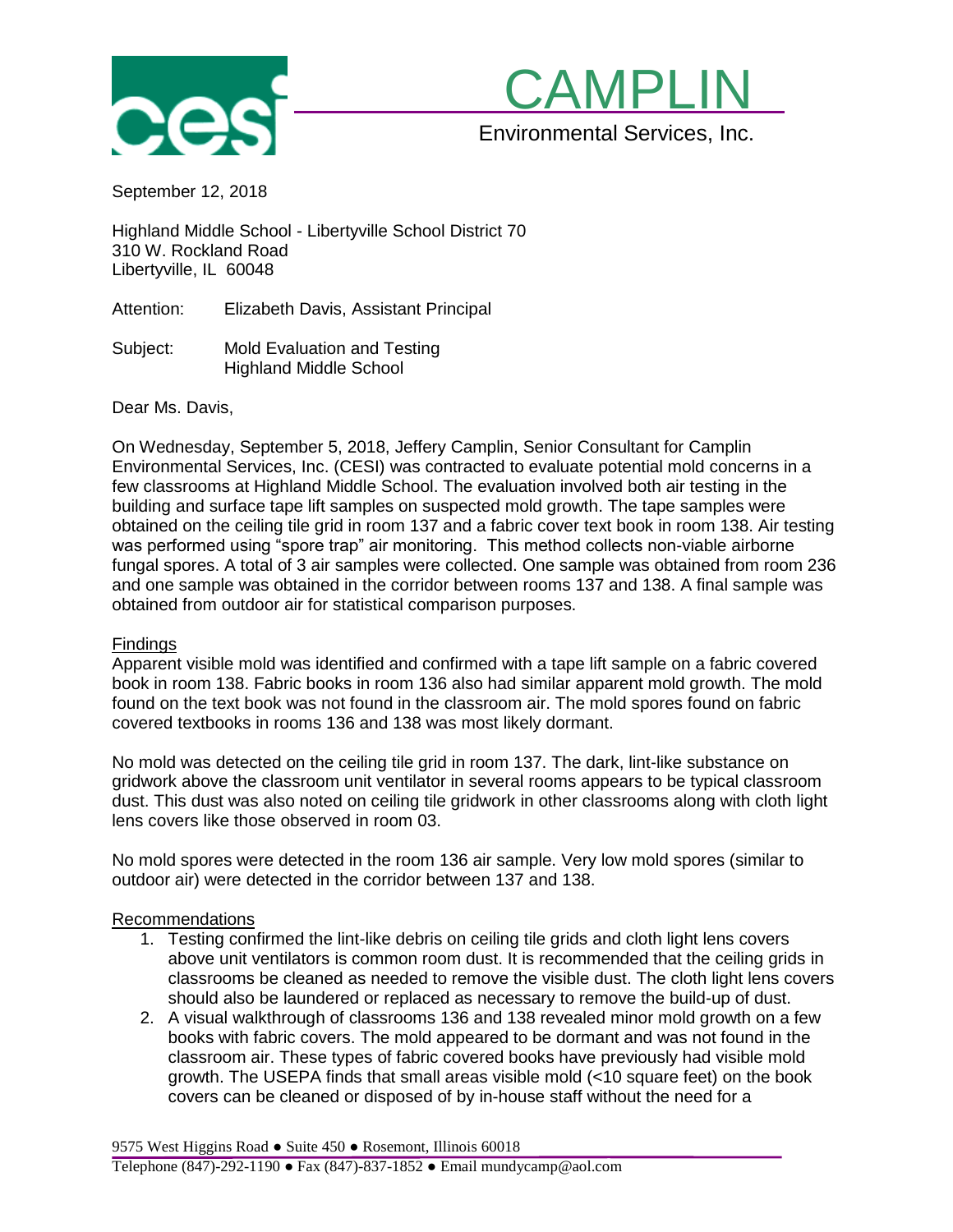containment. The maintenance staff has done an effective job in the past of implementing recommendations to address small areas of apparent minor visible mold growth in classrooms. It is recommended that the District continue to utilize special cleaning of washable surfaces with the "green" cleaning product Triade III. Although the book covers can be cleaned with Triade III, it is recommended that the District consider disposing of that specific type of fabric covered book.

- 3. The mold growth on the fabric books was most likely from excessive humidity in the classrooms. Although the older classroom unit ventilators are limited in their ability to reduce humidity in the classrooms, they are currently being retrofitted to help lower humidity levels. Eventually the room unit ventilators should be upgraded to provide more effective control of humidity.
- 4. There is currently no humidity control in the corridor areas in the west section of the building. This will also impact humidity levels in the classrooms. Steps should be taken to limit the time outside doors and corridor windows are left open to control humidity inside of the building. Condensation was noted on the flooring in corridor areas due to the high outside humidity condensing on the colder interior floor surfaces. The better solution to high humidity levels in corridors/classrooms would be to provide air conditioning throughout the entire building including improved air conditioning control in the classrooms.
- 5. The air testing found no mold spores in the air of classroom 136 and total mold spores counts in the adjacent corridor well below the "action level" of 1,300 colony forming units per cubic meter of air (cfu/m<sup>3</sup>) established by the National Association for Moisture Management (NAMM). Although the minor amounts of mold spores found in the corridor were similar to spores found in the outdoor air, any air samples containing mold spores above the "action level" would have warranted further investigation. No additional actions than those listed above are required at this time.

The laboratory results are attached for your information. Please contact my office with any questions.

Cordially,

Jeffery Camplin, CSP, CPEA, CET President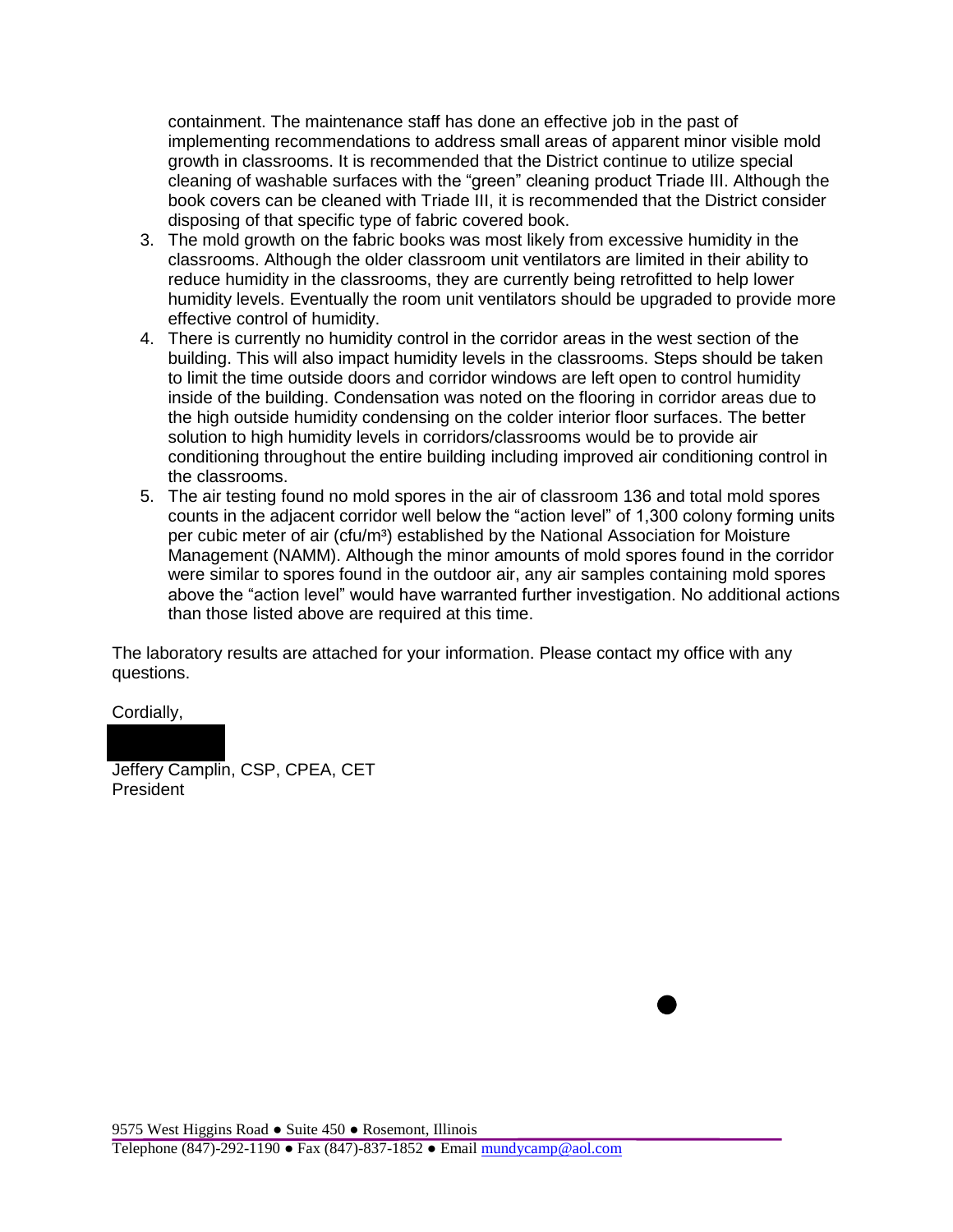**Laboratory Results**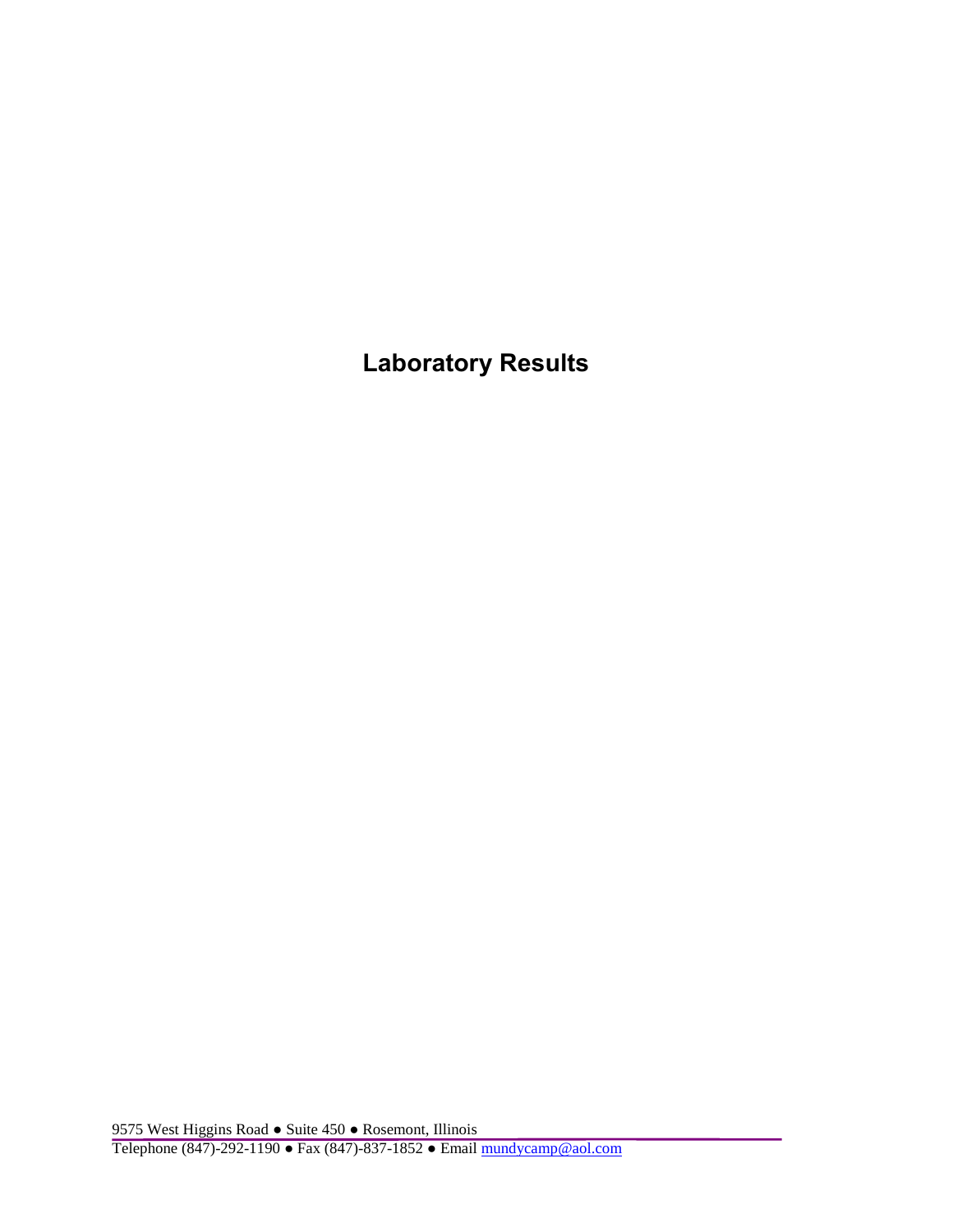

Report for:

**Mr. Jeffrey Camplin Camplin Environmental** 9575 W. Higgins Rd. Suite 450 Rosemont, IL 60018

Regarding: Project: Libertyville; Highland EML ID: 1994836

Approved by:



Francina Thadigiri

Dates of Analysis: Direct microscopic exam (Qualitative): 09-05-2018

Service SOPs: Direct microscopic exam (Qualitative) (EM-MY-S-1039) AIHA-LAP, LLC accredited service, Lab ID #176641

All samples were received in acceptable condition unless noted in the Report Comments portion in the body of the report. Due to the nature of the analyses performed, field blank correction of results is not applied. The results relate only to the items tested.

EMLab P&K ("the Company") shall have no liability to the client or the client's customer with respect to decisions or recommendations made, actions taken or courses of conduct implemented by either the client or the client's customer as a result of or based upon the Test Results. In no event shall the Company be liable to the client with respect to the Test Results except for the Company's own willful misconduct or gross negligence nor shall the Company be liable for incidental or consequential damages or lost profits or revenues to the fullest extent such liability may be disclaimed by law, even if the Company has been advised of the possibility of such damages, lost profits or lost revenues. In no event shall the Company's liability with respect to the Test Results exceed the amount paid to the Company by the client therefor.

EMLab P&K's LabServe® reporting system includes automated fail-safes to ensure that all AIHA-LAP, LLC quality requirements are met and notifications are added to reports when any quality steps remain pending.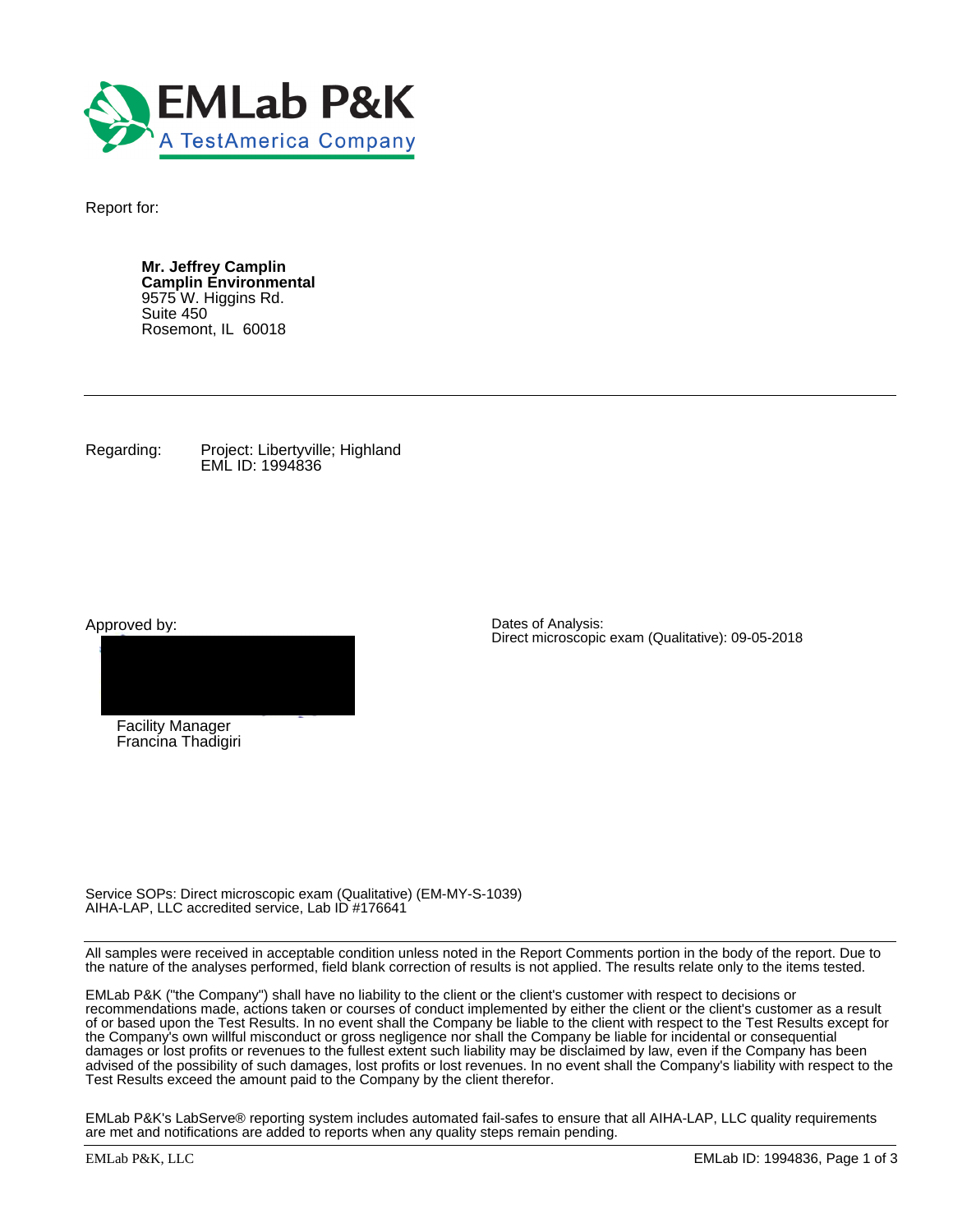Client: Camplin Environmental C/O: Mr. Jeffrey Camplin Re: Libertyville; Highland

1815 West Diehl Road, Suite 800, Naperville, IL 60563 (866) 871-1984 Fax (856) 334-1040 www.emlab.com

Date of Sampling: 09-05-2018 Date of Receipt: 09-05-2018 Date of Report: 09-06-2018

# **DIRECT MICROSCOPIC EXAMINATION REPORT**

| Location:                                                | 137:                                                                                           | 138:                          |  |  |
|----------------------------------------------------------|------------------------------------------------------------------------------------------------|-------------------------------|--|--|
|                                                          | Tape lift from ceiling grid in room 137                                                        | Tape lift from red/black book |  |  |
| Sample type:                                             | Tape sample                                                                                    | Tape sample                   |  |  |
| Lab ID-Version:                                          | 9404285-1                                                                                      | 9404286-1                     |  |  |
| Analysis Date:                                           | 09/05/2018                                                                                     | 09/05/2018                    |  |  |
|                                                          | MOLD/FUNGAL GROWTH*: Molds seen growing with underlying mycelial and/or sporulating structures |                               |  |  |
| Acremonium                                               |                                                                                                |                               |  |  |
| Alternaria                                               |                                                                                                |                               |  |  |
| Aspergillus                                              |                                                                                                | $4+$                          |  |  |
| Aureobasidium                                            |                                                                                                |                               |  |  |
| Basidiospores                                            |                                                                                                |                               |  |  |
| Chaetomium                                               |                                                                                                |                               |  |  |
| Cladosporium                                             |                                                                                                |                               |  |  |
| Colorless spores typical of<br>Penicillium / Aspergillus |                                                                                                |                               |  |  |
| Fusarium                                                 |                                                                                                |                               |  |  |
| Other colorless, ID unknown                              |                                                                                                |                               |  |  |
| Stachybotrys                                             |                                                                                                |                               |  |  |
| Torula                                                   |                                                                                                |                               |  |  |
| Ulocladium                                               |                                                                                                |                               |  |  |
| Miscellaneous spores**                                   | Variety                                                                                        | None                          |  |  |
| Other comments†                                          | None                                                                                           | None                          |  |  |
| Background debris or Description††                       | Moderate                                                                                       | Scant                         |  |  |
| General impression                                       | Normal trapping                                                                                | Mold growth                   |  |  |

\* See Mold/Fungal Growth Details table on the last page.

\*\* See Miscellaneous Spores table on the last page.

† Some comments may refer to the following: Most surfaces collect a mix of spores which are normally present in the outdoor environment. At times it is possible to note a skewing of the distribution of spore types, and also to note "marker" genera which may indicate indoor mold growth. Marker genera are those spore types which are present normally in very small numbers, but which multiply indoors when conditions are favorable for growth.

†† Background debris is an indication of the amounts of non biological particulate matter present. This background amorphous material is graded and described as scant, light, moderate, heavy, or very heavy. (Very heavy background debris may obscure visibility.)

Fungal types listed without a growth rating or data entry were not detected during the course of the analysis for the respective sample.

Interpretation is left to the company and/or persons who conducted the field work.

‡ A "Version" indicated by -"x" after the Lab ID# with a value greater than 1 indicates a sample with amended data. The revision number is reflected by the value of "x".

The limit of detection is  $< 1+$  when mold growth is detected.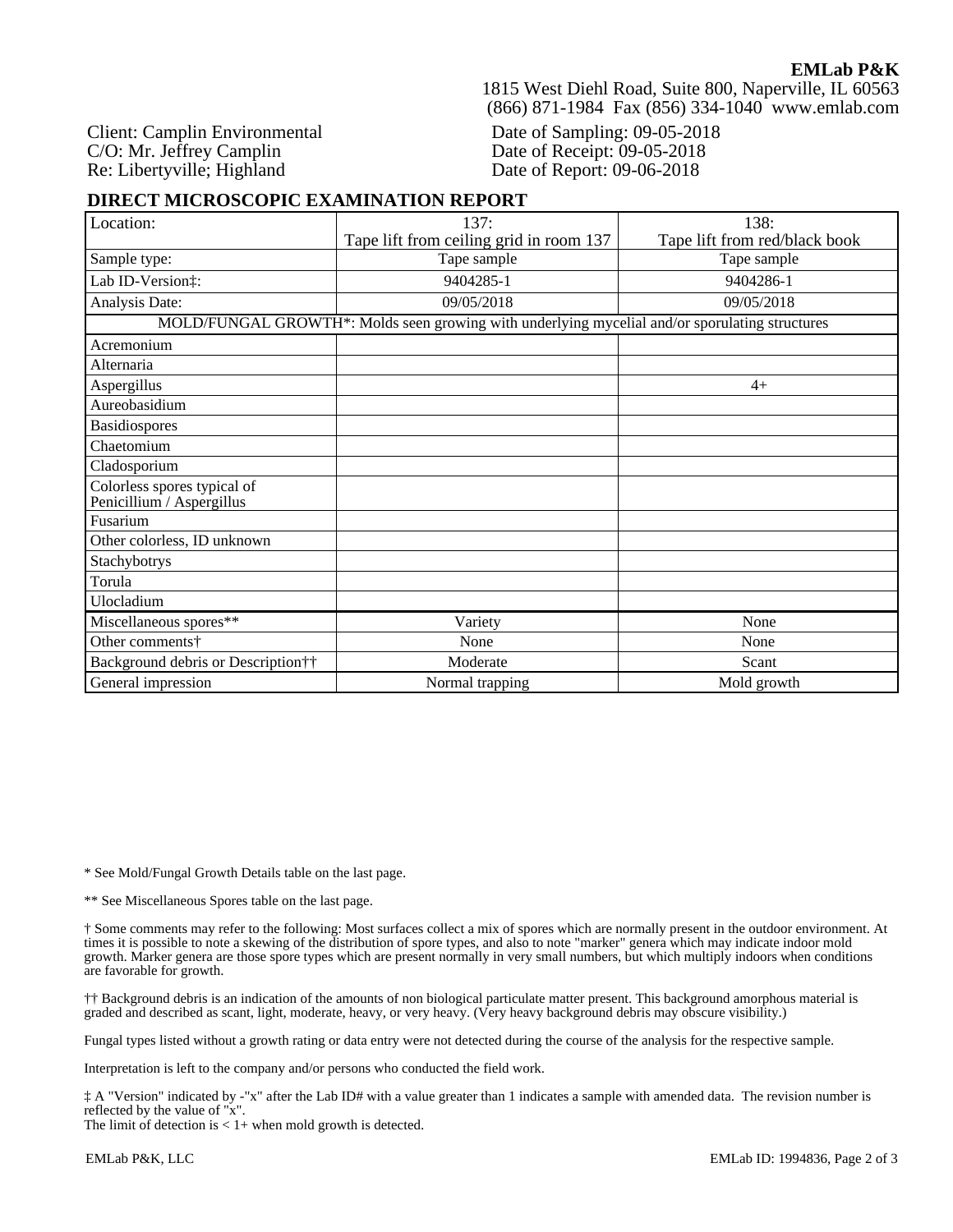1815 West Diehl Road, Suite 800, Naperville, IL 60563 (866) 871-1984 Fax (856) 334-1040 www.emlab.com

Client: Camplin Environmental C/O: Mr. Jeffrey Camplin Re: Libertyville; Highland

Date of Sampling: 09-05-2018 Date of Receipt: 09-05-2018 Date of Report: 09-06-2018

# **Mold/Fungal Growth Rating Details**

| Growth<br>Rating                    | Quantities of molds indicating growth are listed in the MOLD/FUNGAL GROWTH section. Judgement is used<br>in determining the amount of growth present in the sample. For example, if only one portion of the sample has<br>evidence of heavy growth, then it will receive a rating of heavy growth even though, strictly speaking, on a<br>percentage basis of the entire sample, the amount of growth is low. |                                                                                                                                                                             |  |  |  |  |  |
|-------------------------------------|---------------------------------------------------------------------------------------------------------------------------------------------------------------------------------------------------------------------------------------------------------------------------------------------------------------------------------------------------------------------------------------------------------------|-----------------------------------------------------------------------------------------------------------------------------------------------------------------------------|--|--|--|--|--|
|                                     | Swab/Tape/Dust/Wipe sample                                                                                                                                                                                                                                                                                                                                                                                    | <b>Bulk Sample</b>                                                                                                                                                          |  |  |  |  |  |
| $< 1+$<br>(Very<br>Light<br>Growth) | Evidence of very light growth observed on the sample<br>as indicated by spores of one type seen with underlying<br>mycelial and/or with their sporulating structures found<br>in less than 10% of the microscopic fields examined.                                                                                                                                                                            | Areas of very light growth detected by the presence of<br>spores of one type seen with underlying mycelial and/<br>or with their sporulating structures in the bulk sample. |  |  |  |  |  |
| $1+$<br>(Light)<br>Growth)          | Evidence of light growth observed on the sample as<br>indicated by spores of one type seen with underlying<br>mycelial and/or with their sporulating structures found<br>in 10 to 25% of the microscopic fields examined.                                                                                                                                                                                     | Areas of light growth detected by the presence of<br>spores of one type seen with underlying mycelial and/<br>or with their sporulating structures in the bulk sample.      |  |  |  |  |  |
| $2+$<br>(Moderate<br>Growth)        | Evidence of moderate growth observed on the sample<br>as indicated by spores of one type seen with underlying<br>mycelial and/or with their sporulating structures found<br>in 26 to 50% of the microscopic fields examined.                                                                                                                                                                                  | Areas of moderate growth detected by the presence of<br>spores of one type seen with underlying mycelial and/<br>or with their sporulating structures in the bulk sample.   |  |  |  |  |  |
| $3+$<br>(Heavy<br>Growth)           | Evidence of heavy growth observed on the sample as<br>indicated by spores of one type seen with underlying<br>mycelial and/or with their sporulating structures found<br>in 51 to 75% of the microscopic fields examined.                                                                                                                                                                                     | Areas of heavy growth detected by the presence of<br>spores of one type seen with underlying mycelial and/<br>or with their sporulating structures in the bulk sample.      |  |  |  |  |  |
| $4+$<br>(Very<br>Heavy<br>Growth)   | Evidence of very heavy growth observed on the sample<br>as indicated by spores of one type seen with underlying<br>mycelial and/or with their sporulating structures found<br>to be nearly confluent in the majority of the<br>microscopic fields examined.                                                                                                                                                   | Areas of very heavy growth detected by the presence of<br>spores of one type seen with underlying mycelial and/<br>or with their sporulating structures in the bulk sample. |  |  |  |  |  |

# **Miscellaneous Spores**

Slides/specimens are examined for the presence of mold spores and pollen, noting the quantities and distribution of spore types found. A designation of 'normal trapping' is made when a mix of spore types is present with the same general distribution as is usually found outdoors. In other words, the biological component of the sample surface is like that found everywhere. Types of spores present would include basidiospores (mushroom spores), myxomycetes (slime molds), plant pathogens such as ascospores, rusts and smuts, and a mix of saprophytic genera with no particular spore type predominating. Many of these spore types would not be found growing indoors on building materials since many plant pathogens require living plants for growth, and mushrooms require compost, leaf duff of various types, or associations with roots of certain trees, etc. Due to these factors, when a mix of spores seen include these types as well as pollen, the rational source is the outside air, rather than indoor mold growth. The numbers of miscellaneous spores seen are graded and described as shown below as none, very few, few, variety, and wide variety.

| None<br>Verv Few                                  | Few                   | Varietv                                                                | Wide Variety                                                                |
|---------------------------------------------------|-----------------------|------------------------------------------------------------------------|-----------------------------------------------------------------------------|
| No spores detected<br>Very few spores<br>detected | A few spores detected | Many spores<br>containing a variety of<br>different genera<br>detected | Many spores<br>containing a wide<br>variety of different<br>genera detected |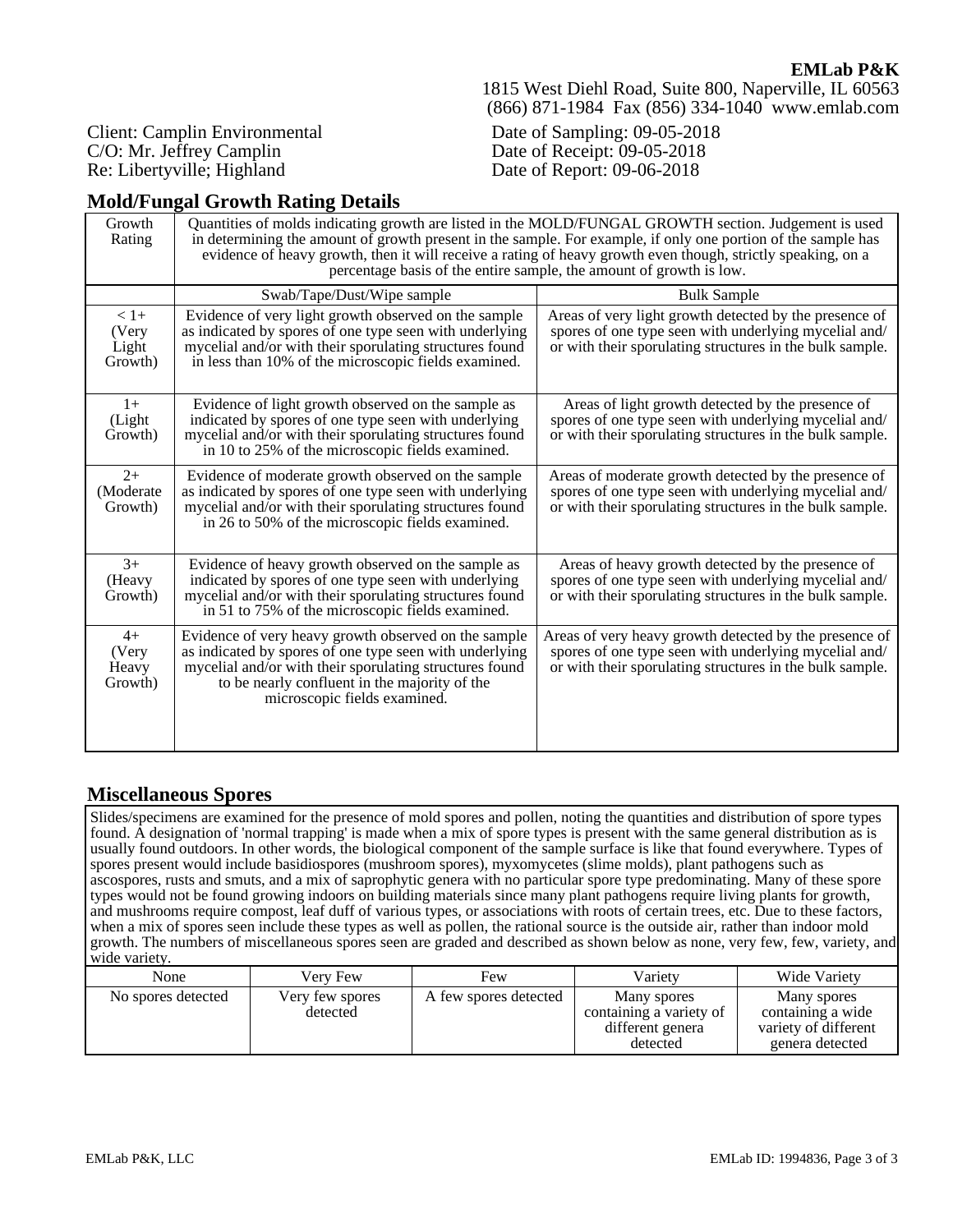

Report for:

**Mr. Jeffrey Camplin Camplin Environmental** 9575 W. Higgins Rd. Suite 450 Rosemont, IL 60018

Regarding: Project: Libertyville; Highland EML ID: 1994836

Approved by:



Francina Thadigiri

Dates of Analysis: Direct microscopic exam (Qualitative): 09-05-2018

Service SOPs: Direct microscopic exam (Qualitative) (EM-MY-S-1039) AIHA-LAP, LLC accredited service, Lab ID #176641

All samples were received in acceptable condition unless noted in the Report Comments portion in the body of the report. Due to the nature of the analyses performed, field blank correction of results is not applied. The results relate only to the items tested.

EMLab P&K ("the Company") shall have no liability to the client or the client's customer with respect to decisions or recommendations made, actions taken or courses of conduct implemented by either the client or the client's customer as a result of or based upon the Test Results. In no event shall the Company be liable to the client with respect to the Test Results except for the Company's own willful misconduct or gross negligence nor shall the Company be liable for incidental or consequential damages or lost profits or revenues to the fullest extent such liability may be disclaimed by law, even if the Company has been advised of the possibility of such damages, lost profits or lost revenues. In no event shall the Company's liability with respect to the Test Results exceed the amount paid to the Company by the client therefor.

EMLab P&K's LabServe® reporting system includes automated fail-safes to ensure that all AIHA-LAP, LLC quality requirements are met and notifications are added to reports when any quality steps remain pending.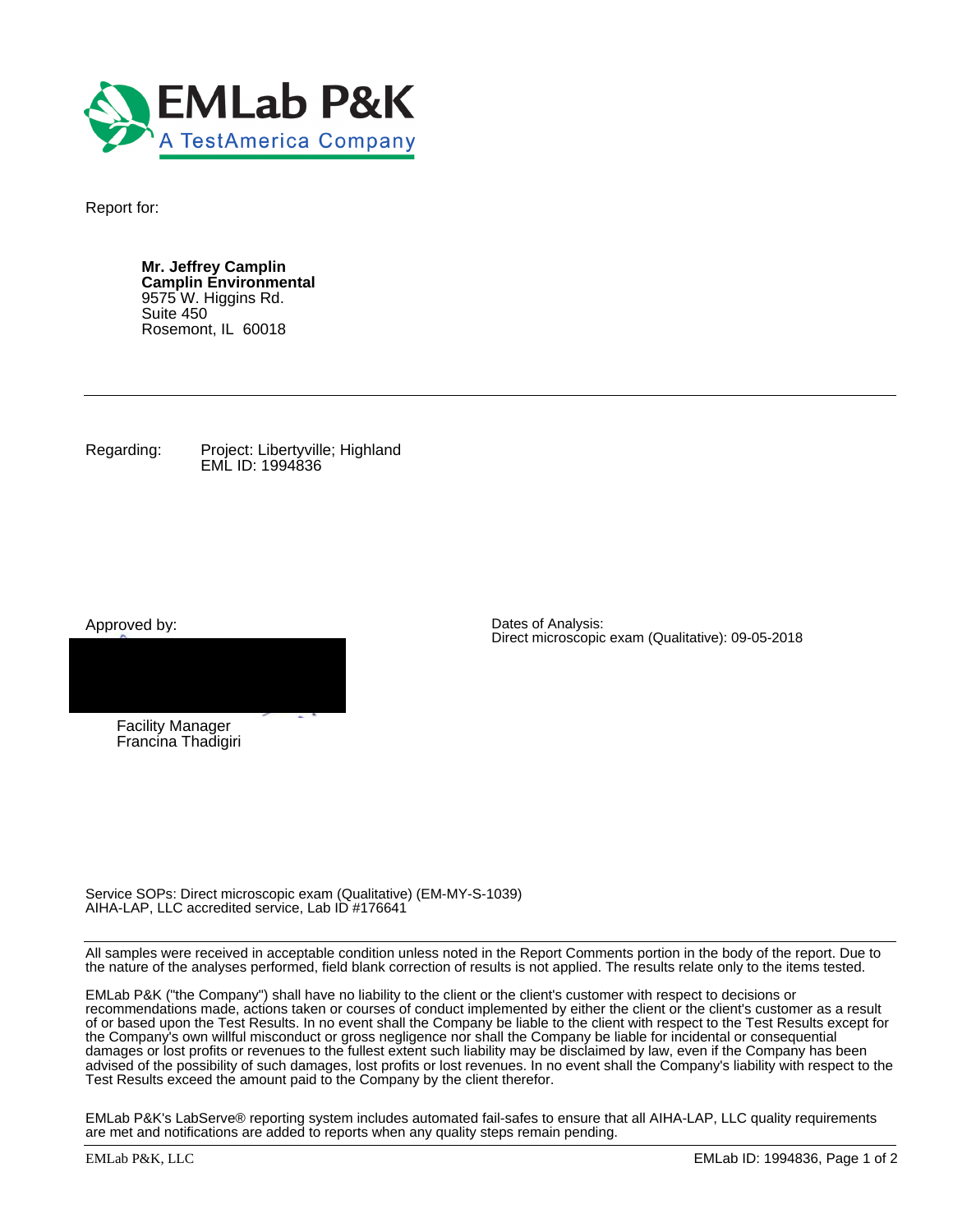Client: Camplin Environmental C/O: Mr. Jeffrey Camplin Re: Libertyville; Highland

## 1815 West Diehl Road, Suite 800, Naperville, IL 60563 (866) 871-1984 Fax (856) 334-1040 www.emlab.com

Date of Sampling: 09-05-2018 Date of Receipt: 09-05-2018 Date of Report: 09-06-2018

## **DIRECT MICROSCOPIC EXAMINATION REPORT**

| Background<br>Debris and/or<br>Description                                                           | Miscellaneous<br>Spores Present* | <b>MOLD GROWTH: Molds seen</b><br>with underlying mycelial and/or<br>sporulating structures†                    | <b>Other</b><br>Comments†† | General<br>Impression |  |
|------------------------------------------------------------------------------------------------------|----------------------------------|-----------------------------------------------------------------------------------------------------------------|----------------------------|-----------------------|--|
|                                                                                                      |                                  | Lab ID-Version:: 9404285-1, Analysis Date: 09/05/2018: Tape sample 137: Tape lift from ceiling grid in room 137 |                            |                       |  |
| Moderate                                                                                             | Variety                          | None                                                                                                            | None                       | Normal trapping       |  |
|                                                                                                      |                                  |                                                                                                                 |                            |                       |  |
| Lab ID-Version: 9404286-1, Analysis Date: 09/05/2018: Tape sample 138: Tape lift from red/black book |                                  |                                                                                                                 |                            |                       |  |
| Scant                                                                                                | None                             | $4+ Aspergillus$ species                                                                                        | None                       | Mold growth           |  |
|                                                                                                      |                                  |                                                                                                                 |                            |                       |  |

\* Indicative of normal conditions, i.e. seen on surfaces everywhere. Includes basidiospores (mushroom spores), myxomycetes, plant pathogens such as ascospores, rusts and smuts, and a mix of saprophytic genera with no particular spore type predominating. Distribution of spore types seen mirrors that usually seen outdoors.

† Quantities of molds seen growing are listed in the MOLD GROWTH column and are graded <1+ to 4+, with 4+ denoting the highest numbers.

†† Some comments may refer to the following: Most surfaces collect a mix of spores which are normally present in the outdoor environment. At times it is possible to note a skewing of the distribution of spore types, and also to note "marker" genera which may indicate indoor mold growth. Marker genera are those spore types which are present normally in very small numbers, but which multiply indoors when conditions are favorable for growth.

‡ A "Version" indicated by -"x" after the Lab ID# with a value greater than 1 indicates a sample with amended data. The revision number is reflected by the value of "x".

The limit of detection is  $< 1+$  when mold growth is detected.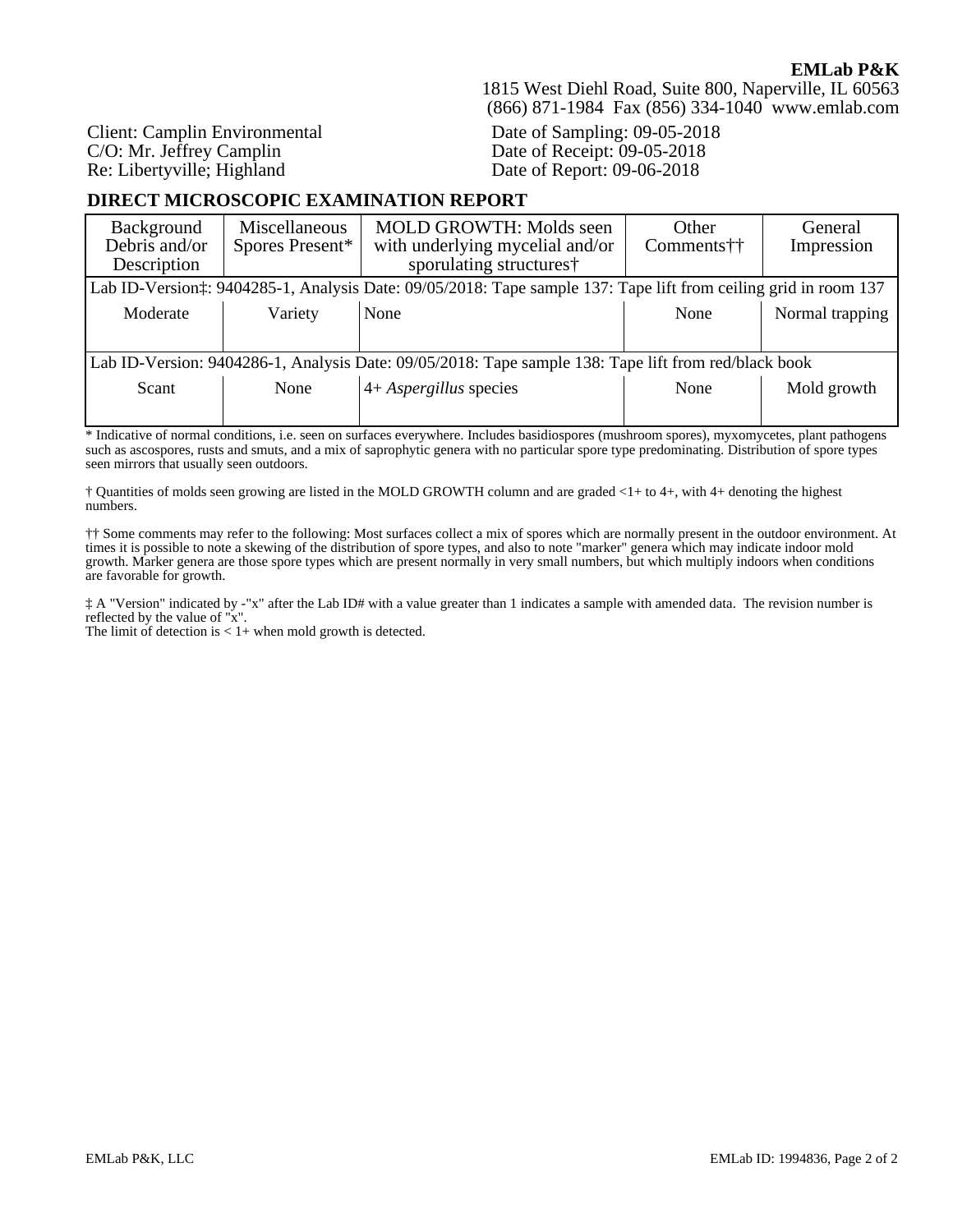

Report for:

**Mr. Jeffrey Camplin Camplin Environmental** 9575 W. Higgins Rd. Suite 450 Rosemont, IL 60018

Regarding: Project: Libertyville; Highland EML ID: 1994836

Approved by:



Francina Thadigiri

Dates of Analysis: Spore trap analysis: 09-05-2018

Service SOPs: Spore trap analysis (EM-MY-S-1038) AIHA-LAP, LLC accredited service, Lab ID #176641

All samples were received in acceptable condition unless noted in the Report Comments portion in the body of the report. Due to the nature of the analyses performed, field blank correction of results is not applied. The results relate only to the items tested.

EMLab P&K ("the Company") shall have no liability to the client or the client's customer with respect to decisions or recommendations made, actions taken or courses of conduct implemented by either the client or the client's customer as a result of or based upon the Test Results. In no event shall the Company be liable to the client with respect to the Test Results except for the Company's own willful misconduct or gross negligence nor shall the Company be liable for incidental or consequential damages or lost profits or revenues to the fullest extent such liability may be disclaimed by law, even if the Company has been advised of the possibility of such damages, lost profits or lost revenues. In no event shall the Company's liability with respect to the Test Results exceed the amount paid to the Company by the client therefor.

EMLab P&K's LabServe® reporting system includes automated fail-safes to ensure that all AIHA-LAP, LLC quality requirements are met and notifications are added to reports when any quality steps remain pending.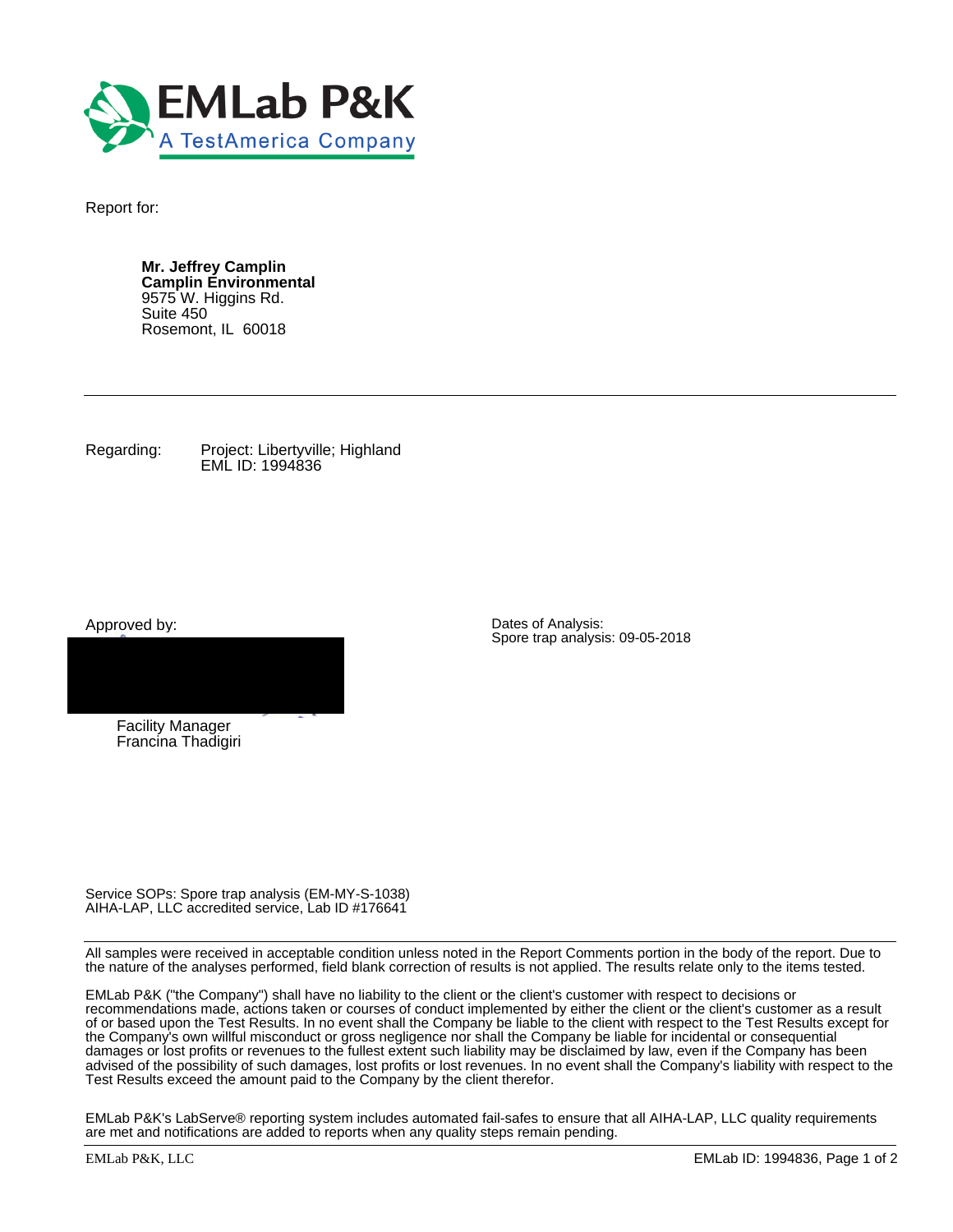1815 West Diehl Road, Suite 800, Naperville, IL 60563 (866) 871-1984 Fax (856) 334-1040 www.emlab.com

Client: Camplin Environmental C/O: Mr. Jeffrey Camplin Re: Libertyville; Highland

Date of Sampling: 09-05-2018 Date of Receipt: 09-05-2018 Date of Report: 09-06-2018

## **SPORE TRAP REPORT: NON-VIABLE METHODOLOGY**

| Location:                                                            | 26309401:<br>Room 236 |            | 26309415:<br>Corridor between 237 and<br>238 |           | 26309416:<br>Outside |           |
|----------------------------------------------------------------------|-----------------------|------------|----------------------------------------------|-----------|----------------------|-----------|
| Comments (see below)                                                 | None                  |            | None                                         |           | None                 |           |
| Lab ID-Version:                                                      |                       | 9404294-1  | 9404295-1                                    |           | 9404296-1            |           |
| Analysis Date:                                                       |                       | 09/05/2018 | 09/05/2018                                   |           | 09/05/2018           |           |
|                                                                      | raw ct.               | spores/m3  | raw ct.                                      | spores/m3 | raw ct.              | spores/m3 |
| <b>Ascospores</b>                                                    |                       |            |                                              |           | 6                    | 320       |
| <b>Basidiospores</b>                                                 |                       |            |                                              |           | 11                   | 590       |
| Cercospora                                                           |                       |            |                                              |           | 13                   | 170       |
| Chaetomium                                                           |                       |            |                                              |           |                      |           |
| Cladosporium                                                         |                       |            | $\overline{2}$                               | 110       | 8                    | 430       |
| Curvularia                                                           |                       |            |                                              |           | $\overline{2}$       | 27        |
| Epicoccum                                                            |                       |            |                                              |           |                      |           |
| Fusarium                                                             |                       |            |                                              |           |                      |           |
| Myrothecium                                                          |                       |            |                                              |           |                      |           |
| <b>Nigrospora</b>                                                    |                       |            |                                              |           |                      |           |
| Other colorless                                                      |                       |            |                                              |           |                      |           |
| Penicillium/Aspergillus types†                                       |                       |            |                                              |           | $\mathbf{1}$         | 53        |
| <b>Pithomyces</b>                                                    |                       |            |                                              |           |                      |           |
| <b>Rusts</b>                                                         |                       |            |                                              |           | $\overline{4}$       | 53        |
| Smuts, Periconia, Myxomycetes                                        |                       |            |                                              |           |                      |           |
| <b>Stachybotrys</b>                                                  |                       |            |                                              |           |                      |           |
| Stemphylium                                                          |                       |            |                                              |           |                      |           |
| Torula                                                               |                       |            |                                              |           |                      |           |
| Ulocladium                                                           |                       |            |                                              |           |                      |           |
| Zygomycetes                                                          |                       |            |                                              |           |                      |           |
| Background debris $(1-4+)$ <sup><math>\dagger</math></sup> $\dagger$ | $< 1+$                |            | $2+$                                         |           | $2+$                 |           |
| Hyphal fragments/m3                                                  | < 13                  |            | $<$ 13                                       |           | 40                   |           |
| Pollen/m3                                                            | < 13                  |            | $<$ 13                                       |           | 53                   |           |
| Skin cells $(1-4+)$                                                  | None                  |            | $< 1+$                                       |           | $< 1+$               |           |
| Sample volume (liters)                                               | 75                    |            | 75                                           |           | 75                   |           |
| § TOTAL SPORES/m3                                                    |                       | < 13       |                                              | 110       |                      | 1,600     |

**Comments:**

Spore types listed without a count or data entry were not detected during the course of the analysis for the respective sample, indicating a raw count of  $\leq 1$  spore.

† The spores of *Aspergillus* and *Penicillium* (and others such as *Acremonium, Paecilomyces*) are small and round with very few distinguishing characteristics. They cannot be differentiated by non-viable sampling methods. Also, some species with very small spores are easily missed, and may be undercounted.

††Background debris indicates the amount of non-biological particulate matter present on the trace (dust in the air) and the resulting visibility for the analyst. It is rated from 1+ (low) to 4+ (high). Counts from areas with 4+ background debris should be regarded as minimal counts and may be higher than reported. It is important to account for samples volumes when evaluating dust levels.

The analytical sensitivity is the spores/m^3 divided by the raw count, expressed in spores/m^3. The limit of detection is the analytical sensitivity (in spores/ $m^3$ ) multiplied by the sample volume (in liters) divided by 1000 liters.

For more information regarding analytical sensitivity, please contact QA by calling the laboratory.

‡ A "Version" indicated by -"x" after the Lab ID# with a value greater than 1 indicates a sample with amended data. The revision number is reflected by the value of "x".

§ Total Spores/m3 has been rounded to two significant figures to reflect analytical precision.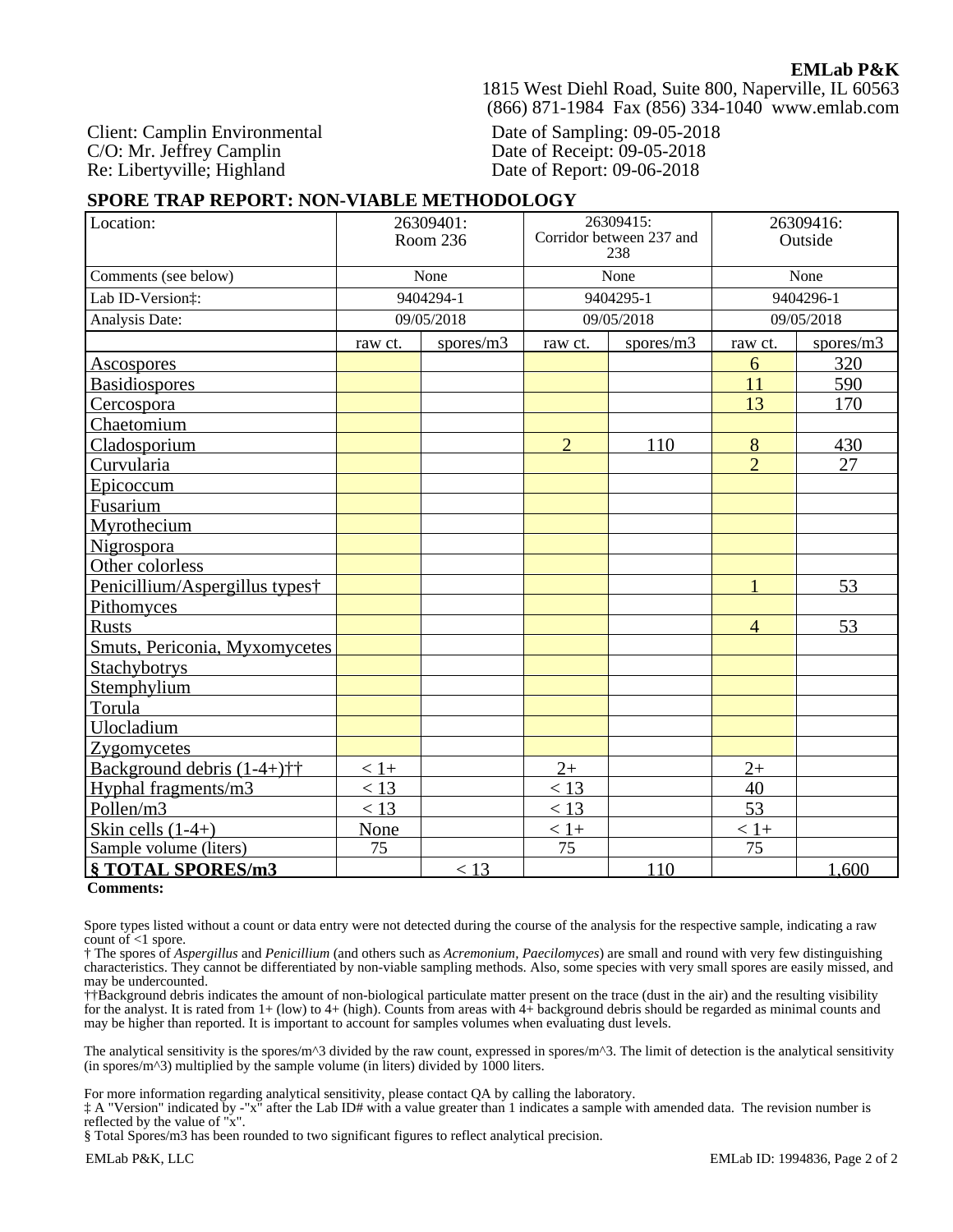09-06-2018: Libertyville

 1815 West Diehl Road, Suite 800, Naperville, IL 60563(866) 871-1984 Fax (856) 334-1040 www.emlab.com

# **SPORE TRAP REPORT: NON-VIABLE METHODOLOGY**

Ascospores ■ Basidiospores ■ Cercospora ■ Cladosporium ■ Curvularia ■ Penicillium/Aspergillus types ■ Rusts<br>. 575 550 525 500 475 450 175 150 125 100 75 50 25  $\Omega$ 26309401: Room 236 26309415: Corridor between 26309416: Outside 237 and 238

**Comments:** 

Note: Graphical output may understate the importance of certain "marker" genera.<br>EMLab P&K, LLC EMLab ID: 1994836, Page 1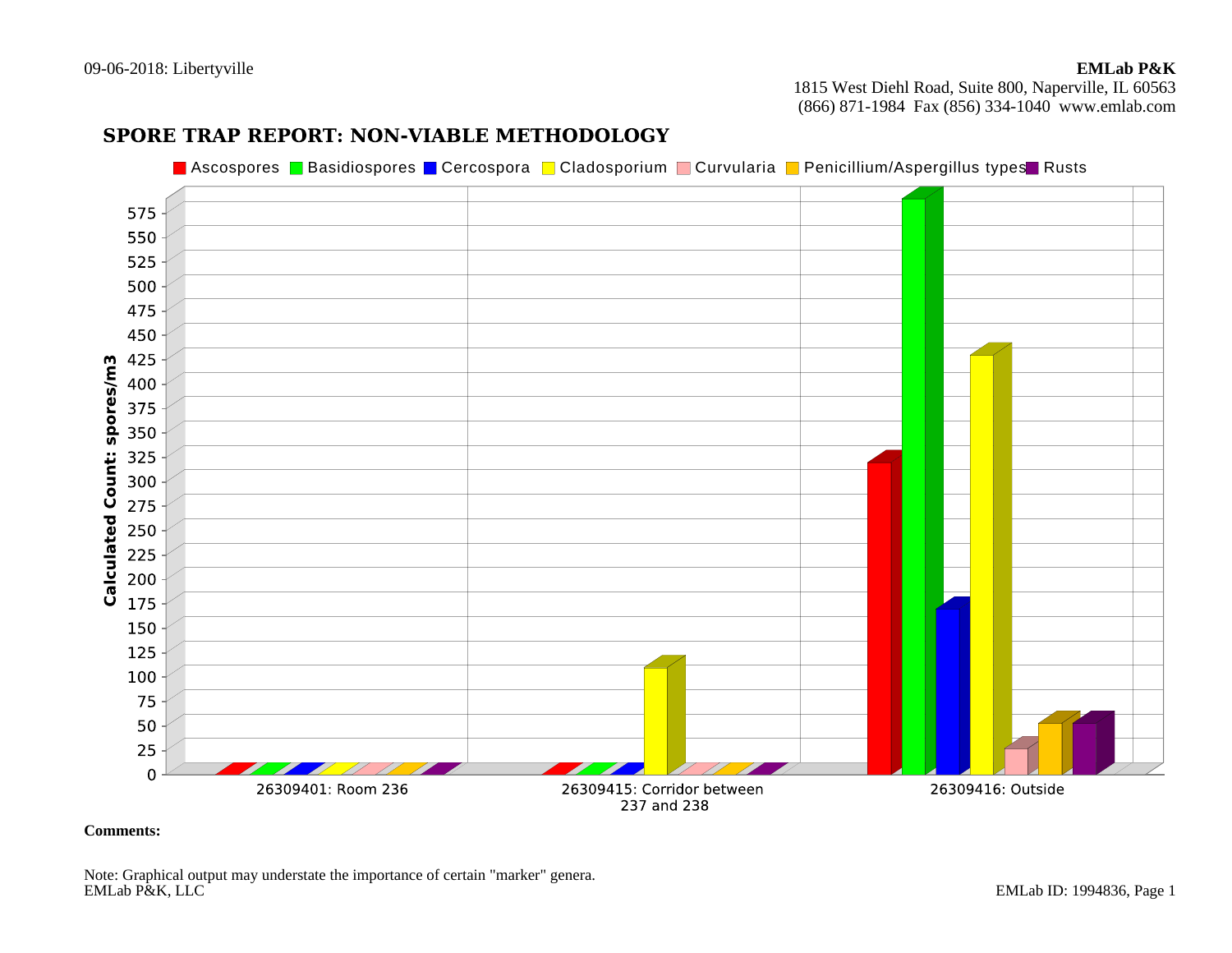1815 West Diehl Road, Suite 800, Naperville, IL 60563 (866) 871-1984 Fax (856) 334-1040 www.emlab.com

Client: Camplin Environmental C/O: Mr. Jeffrey Camplin Re: Libertyville; Highland

Date of Sampling: 09-05-2018 Date of Receipt: 09-05-2018 Date of Report: 09-06-2018

# **MoldSTAT™: Supplementary Statistical Spore Trap Report**

**Outdoor Summary:** 26309416: Outside

| <b>Species detected</b>       | Outdoor sample spores/m3 |    |     |       | <b>Typical outdoor ranges</b>                | Freq.         |
|-------------------------------|--------------------------|----|-----|-------|----------------------------------------------|---------------|
|                               | < 100                    | 1K | 10K | >100K | (North America)                              | $\frac{0}{0}$ |
| Ascospores <sup>[1]</sup>     |                          |    |     | 320   | $-6,400$<br>240                              | 77            |
| <b>Basidiospores</b>          |                          |    |     | 590   | 480<br>$-23,000$<br>$\overline{\phantom{a}}$ | 91            |
| Cercospora                    |                          |    |     | 170   | $-560$<br>40                                 | 14            |
| Cladosporium                  |                          |    |     | 430   | 530<br>$-9,300$                              | 90            |
| Curvularia                    |                          |    |     | 27    | $-650$<br>27                                 | 19            |
| Penicillium/Aspergillus types |                          |    |     | 53    | $-2,600$<br>190                              | 66            |
| <b>Rusts</b>                  |                          |    |     | 53    | $-380$<br>27                                 | 20            |
| Smuts, Periconia, Myxomycetes |                          |    |     | < 13  | 53<br>$-1,100$                               | 66            |
| <b>Total</b>                  |                          |    |     | .600  |                                              |               |

The "Typical outdoor ranges" and "Freq. %" columns show the typical low, medium, and high spore counts per cubic meter and the frequency of occurrence for the given spore type. The low, medium, and high values represent the 2.5, 50, and 97.5 percentile values when the spore type is detected. For example, if the low value is 53 and the frequency of occurence is 63%, it would mean that we typically detect the given spore type on 63 percent of all outdoor samples and, when detected, 2.5% of the time it is present in levels below 53 spores/m3.

# **Indoor Samples**

#### **Location:** 26309401: Room 236

| % of outdoor total<br>spores/m3 | Friedman chi-<br>square*<br>(indoor variation)                                  | <b>Agreement ratio**</b><br>(indoor/outdoor) | Spearman rank<br>correlation***<br>(indoor/outdoor)                   | MoldSCORE****<br>(indoor/outdoor)  |
|---------------------------------|---------------------------------------------------------------------------------|----------------------------------------------|-----------------------------------------------------------------------|------------------------------------|
| Result: $< 1\%$                 | dF: 1<br><b>Result: 1.0000</b><br>Critical value: 3.8415<br>Inside Similar: Yes | Result: 0.0000                               | dF: N/A<br>Result: N/A<br>Critical value: N/A<br>Outside Similar: N/A | Score: $100$<br><b>Result: Low</b> |
| <b>Species Detected</b>         |                                                                                 |                                              | Spores/m3                                                             |                                    |
|                                 |                                                                                 | <100<br>1K                                   | 10K                                                                   | >100K                              |
|                                 | <b>None Detected</b>                                                            |                                              |                                                                       | < 13                               |

#### **Location:** 26309415: Corridor between 237 and 238

| % of outdoor total<br>spores/m3 | Friedman chi-<br>square*<br>(indoor variation)                                  |       | <b>Agreement ratio**</b><br>(indoor/outdoor) | Spearman rank<br>correlation***<br>(indoor/outdoor)                     | MoldSCORE****<br>(indoor/outdoor)  |
|---------------------------------|---------------------------------------------------------------------------------|-------|----------------------------------------------|-------------------------------------------------------------------------|------------------------------------|
| Result: 6%                      | dF: 1<br><b>Result: 1.0000</b><br>Critical value: 3.8415<br>Inside Similar: Yes |       | Result: 0.2500                               | dF:7<br>Result: 0.5714<br>Critical value: 0.6786<br>Outside Similar: No | Score: $105$<br><b>Result: Low</b> |
| <b>Species Detected</b>         |                                                                                 |       |                                              | Spores/m3                                                               |                                    |
|                                 |                                                                                 | < 100 | 1 <sub>K</sub>                               | 10K                                                                     | >100K                              |
| Cladosporium                    |                                                                                 |       |                                              |                                                                         | 110                                |
| Total                           |                                                                                 |       |                                              |                                                                         | 110                                |